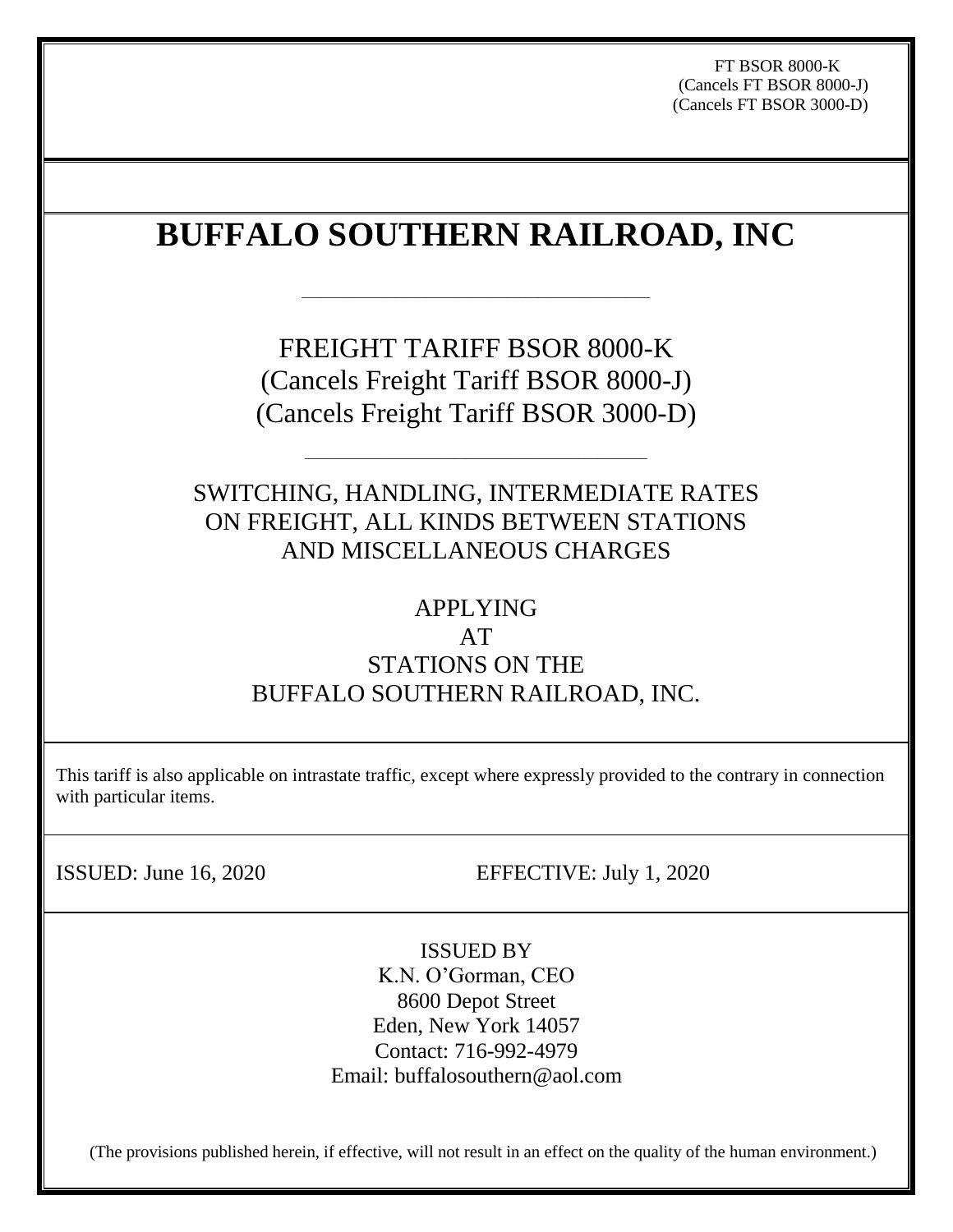#### **NOTICE**

Provisions formerly shown in Freight Tariff BSOR 8000 Series (A-J) that are not brought forward in Freight Tariff BSOR-K are hereby canceled.

#### **RULES AND OTHER GOVERNING PROVISIONS GENERAL RULES AND REGULATIONS**

### **ITEM 5**

### **UNIFORM FREIGHT CLASSIFICATION AND EXCEPTIONS**

Governed, except as otherwise provided herein, by Uniform Freight Classification, UFC 6000-series, National Railroad Freight Committee, Agent, supplements thereto or successive issues thereof. Also, by EXCEPTIONS thereto Traffic Executives Association, RPS 2009-series.

#### **ITEM 10**

## **STATION LIST AND CONDITIONS**

This tariff is governed by the official Open and Prepay Stations List, OPSL 6000-series, Association of American Railroads-RAILINC Div., Agent, supplements thereto or successive issues thereof to the extent shown below:

## **STATION CONDITIONS**

For additions and abandonment of stations, and except as otherwise shown herein changes in the names of stations, restrictions as to the acceptance or delivery of freight and changes in station facilities. When a station is abandoned as of the date specified in the above named tariff, the rates from and to such station as published in this tariff are inapplicable on or after that date.

#### **ITEM 15**

#### **REFERENCE TO TARIFFS, ITEMS, NOTES OR RULES**

Where reference is made in this tariff to tariffs, items, notes or rules, such references are continuous and include supplements to and successive issues of such tariffs and reissues of items, notes or rules.

#### **ITEM 20**

## **TERMINAL OR TRANSIT PRIVILEGE OR SERVICES**

Shipments made under the rates contained in this tariff are entitled also to terminal and transit services and privileges, and are subject to the charges, rules and regulations legally applicable thereto, as provided in separately published tariffs. EXCEPTION - When provisions of this tariff specifically cover any such charge, allowance, rule or regulation, corresponding or conflicting provision in such separate tariff will not apply.

#### **ITEM 25**

## **CONSECUTIVE NUMBERS**

Where consecutive numbers are represented in this tariff by the first and last numbers connected by the word "to" or a hyphen, they will be understood to include both the numbers shown. If the first number only bears a reference mark, such reference mark also applies to the last number shown and to all numbers between the first and last.

## **RULES AND OTHER GOVERNING PROVISIONS GENERAL RULES AND REGULATIONS**

#### **ITEM 30**

#### **METHOD OF CANCELING ITEMS**

As this tariff is supplemented, numbered items with letter suffixes cancel correspondingly numbered items in the original tariff, or in a prior supplement. Letter suffixes will be used in alphabetical sequence starting with A. Example: Item 100-A cancels Item 100, or Item 105-B cancels Item 105-A, in a prior supplement which in turn canceled Item 105.

#### **ITEM 35**

## **CAPACITIES AND DIMENSIONS OF CARS**

For marked capacities, lengths, dimensions and cubical capacities of cars, see The Official Railway Equipment Register, STB RER 6413-Series, issued by R.E.R. Publishing Corporation, Agent.

#### **ITEM 40**

## **NATIONAL SERVICE ORDER TARIFF**

This tariff is subject to the provisions of the various Service Orders and General Permits as shown in the National Service Order Tariff, NSO 6100-series.

#### **ITEM 45**

#### **STRAIGHT OR MIXED CARLOADS**

The rates published in this tariff apply on straight or mixed carloads, unless specifically indicated otherwise.

#### **ITEM 50**

#### **DEMURRAGE**

All Cars located on the BSOR after 24 hours under the provision of this tariff are subject to a demurrage charge of \$25 per day or part day until consignor, consignee or owner prepays for the following applicable charges in ITEMS 135,155,220,225,230,285 all other ITEMS will be subject to demurrage rules and charges published in Tariff BSOR 1994-series

#### **ITEM 55**

#### **PREPAYMENT OF CHARGES**

All charges under this tariff must be prepaid, unless satisfactory arrangements with BSOR have been made prior to performance of service.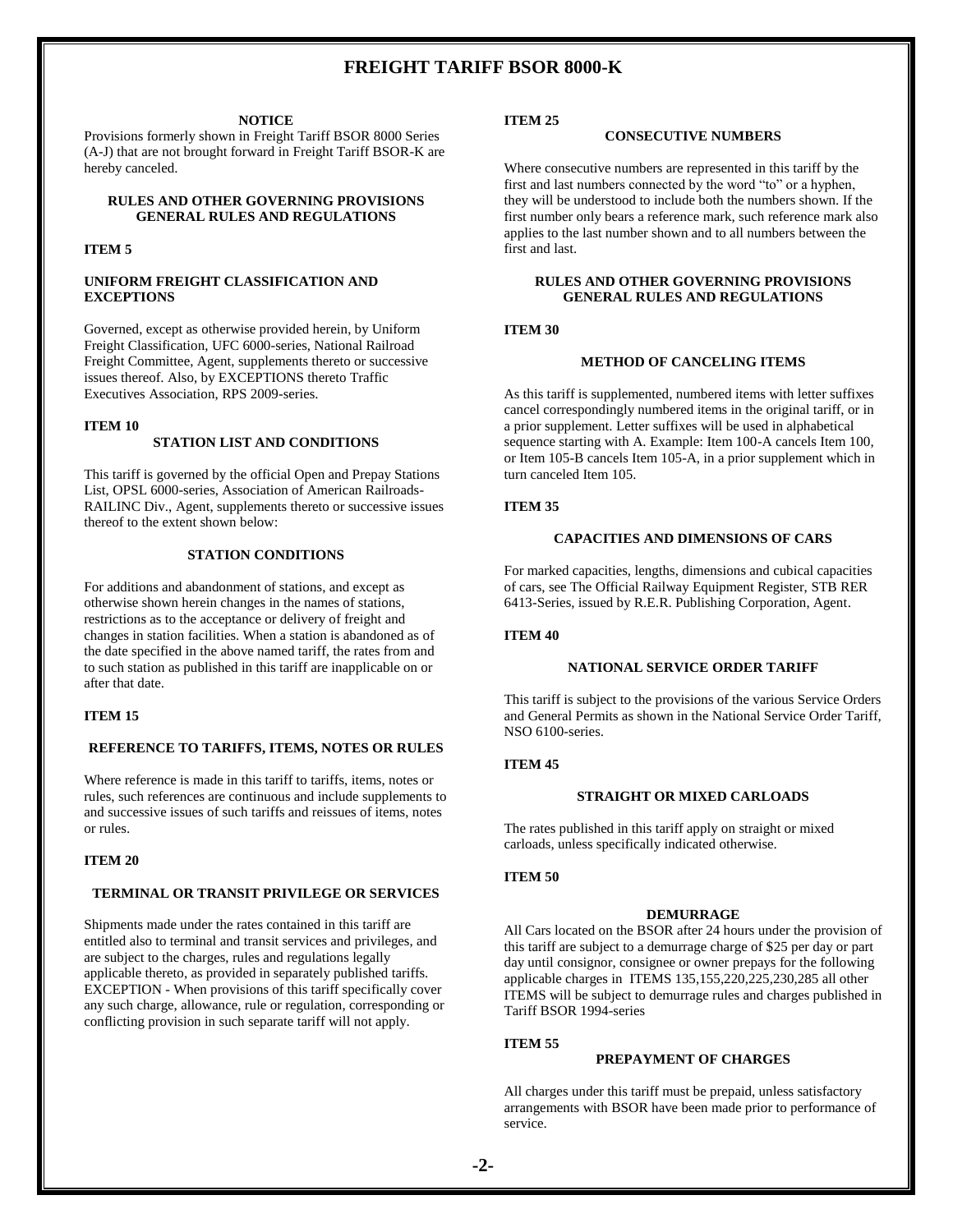#### **SECTION 1 SWITCHING CHARGES**

#### **ITEM 100**

### **EXPLANATION OF TERMS**

LOCAL SWITCHING - Movement of a car from one location to another within the confines of a single station when such movement is not done as part of a road haul, handling, reciprocal switching or intermediate switching movement.

RECIPROCAL SWITCHING - The term "reciprocal switching" means the movement of a carload in switching service for loading or unloading, preceding or following the road haul movement over another railroad, from or to the point of interchange with the connecting railroad at the switching station, to any other point within the limits of the switching station, and the movement of the empty car in reverse direction.

Reciprocal switching will only be performed on movements within the specified limits of the switching station and for carriers listed in this Section.

INTERMEDIATE SWITCHING - The term "intermediate switching" means the movement of a carload in switching service between the interchange tracks of two (2) connecting carriers within the limits of a switching station, and includes the switching of an empty car to be loaded and the return of the same car loaded, the switching of a loaded car and the return of the same car empty, or the switching of an empty car for storage and the return of the same empty car. Intermediate switching will only be performed for carriers listed.

ROADHAUL - Any movement of a car where BSOR is not a handling carrier or moved in switching service.

SCHEDULED SERVICE - Train movements scheduled by the railroad to perform its customary services at a station.

EXTRA SERVICE - Train movements requested by a customer at a station that are not performed during the course of scheduled service.

#### **ITEM 105**

#### **FIRST PLACEMENT CONSTITUTES DELIVERY**

Except as otherwise published herein, when cars are placed for loading or unloading upon switches, side tracks, team tracks or at warehouses, elevators, or other industries or locations reached by BSOR, such placement shall constitute delivery of car for loading or unloading. Any subsequent switching movement at the station at which service performed will be the Local Switching Charge.

#### **ITEM 110**

## **SWITCHING MORE THAN ONE CAR IN A SHIPMENT**

When more than one car is required for a shipment, or when loaded in/on so called articulated cars, switching charges will be applied to each car.

#### **SECTION 1 SWITCHING CHARGES**

#### **ITEM 120**

#### **SWITCHING LIMITS AT BUFFALO, NY**

(Intermediate Switching to NYLE in Gowanda, NY (See Item 160)

The limits of the Buffalo switching station include all customers and sidings on the BSOR located at the following BSOR stations:

| <b>Station Name</b>  | Station Number (FSAC) | <b>SPLC</b> |
|----------------------|-----------------------|-------------|
| Buffalo (BC Jct), NY | 10                    | 185400      |
| Blasdell, NY         | 20                    | 185523      |
| Hamburg, NY          | 30                    | 185526      |
| Eden Center, NY      | 40                    | 185534      |
| North Collins, NY    | 50                    | 185599      |
| Lawtons, NY          | 60                    | 185597      |
| Collins, NY          | 70                    | 185591      |

The BSOR interchanges at Buffalo, NY with BPRR, CPRS, CSXT, NS. The following information is for routing and rate purposes:

#### BPRR Direct

BPRR uses their own FSAC stations for customers on the BSOR: Hamburg, NY 00031 Eden Center, NY 00041 North Collins, NY 00051 Lawtons, NY 00061 Collins, NY 00071

#### CPRS Direct

CPRS uses their own FSAC stations for customers on the BSOR: Blasdell, NY 04001 Hamburg, NY 04002 Eden Center, NY 04003 North Collins, NY 04004 Lawtons, NY 04008 Collins, NY 04010 Or use CPRS BUFF BSOR delivery (CPRS FSAC =3894)

CSXT Direct.

All customers at BSOR Stations 10-70 Use CSXT BUFF BSOR delivery (CSXT FSAC= 89241)

NS Direct.

Use NS BUFF BSOR delivery (NS FSAC =10003)

#### **ITEM 125**

## **CARS RECEIVED IN ERROR**

A car received in error without forwarding instruction from a delivering railroad, or a car which has not been ordered for loading and/or unloading by the BSOR, or a customer served by the BSOR, will be handled in accordance with AAR Car Service Rule 7, and is subject to an "Interchange Error" Setback charge for returning car to delivering railroad or forwarding car to proper railroad. Charge for this service will be assessed against the delivering railroad.

Charge for this service is \$500.00 [C] per car.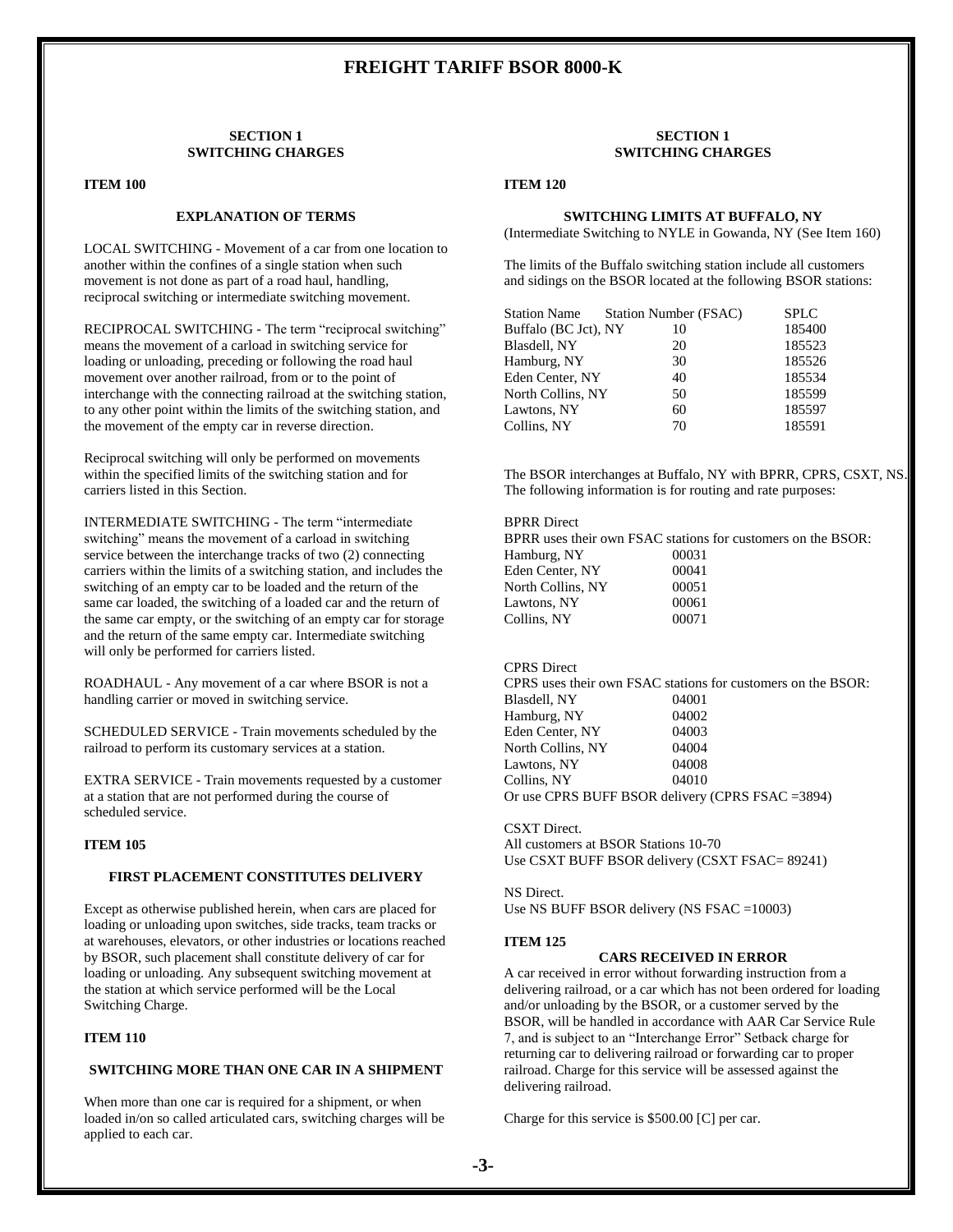## **ITEM 130**

#### **LOCAL SWITCHING PERFORMED DURING REGULAR SERVICE**

Charge for this service is \$100.00[NC] per car.

#### **ITEM 135**

## **ONE WAY HANDLING OF EMPTY FREIGHT CARS (Applicable only upon written request and is in addition to all other applicable charges. Charges are to be prepaid.)**

This provision will not apply when the empty movement is immediately preceded by a loaded revenue movement and empty is returned to original interchange or if the empty movement is immediately followed by a loaded revenue movement.

This provision applies on all types of rail cars, including, but not limited to, cars provided by railroads, leased cars and cars bearing other than railroad reporting marks, but not including Passenger Coach, Baggage or Caboose cars (see Item 220) Carrier will not be responsible for the payment of any per diem or mileage charges, nor will Carrier absorb any switch charges. This provision applies on the movement of a car in one direction only. This rate will apply only to movement of cars in regularly scheduled train service. Carrier's maximum liability for loss and damage is \$100.00 per railcar.

The charge for one way movement of one to four empty cars is: \$250 [NC] per car. The charge for one way movement of five to ten empty cars handled together is: \$200 [A] per car. The charge for one way movement of 10 or more empty cars is negotiable Contact the BSOR at 716-992-4979.

If empty cars are shipped to NYLE contact [customerservice@nylerr.com](mailto:customerservice@nylerr.com) or call 716-532-5242.

#### **(Applicable on all traffic, except Hazardous Materials)**

\$300 [NC} per car. **(Applicable on residue last contained Hazardous Materials)**

#### **ITEM 140**

#### **LOCAL SWITCHING PERFORMED AS EXTRA SERVICE**

Charge for this service is \$250.00 [NC] per engine hour, subject to a minimum charge of \$750.00 [NC]. Time is to be computed from the time engine is started until shut down or from the time engine is diverted from scheduled route to return to point of diversion.

#### **ITEM 150**

#### **RECIPROCAL SWITCHING**

Charge for this service at Buffalo, NY for BPRR, CPRS, CSXT and NS:

\$360.00[I] per car. (Applicable on all traffic, except Hazardous Materials)

\$455.00 [NC] per car. (Applicable on Hazardous Materials)

#### **ITEM 155**

#### **CARS BILLED TO BSOR AS INTERLINE CARRIER WHERE BSOR COLLECTS ITS REVENUE, RULE 11 SHIPMENTS AND CARS RECEIVED WAYBILLED NON REVENUE**

**(Applicable only upon written request and is in addition to all other applicable charges. Charges are to be prepaid.)**

\$600.00 [A] per car. (Applicable on all traffic, except Hazardous Materials, Locomotives, Passenger cars)

\$750.00 [A] per car. (Applicable on Hazardous Materials.)

#### **ITEM 160**

#### **INTERMEDIATE SWITCHING OF CARS TO NYLE AT GOWANDA, NY**

Charges for this service will accrue against the connecting railroad at Buffalo (BC Jct), NY.

For BPRR, CPRS, CSXT and NS: \$500.00 [NC] per car. (Applicable on all traffic, except Hazardous Materials)

\$600.00 [NC] per car. (Applicable on Hazardous Materials)

### **SECTION 2 SPECIAL SERVICE CHARGES AND STORAGE CHARGES**

#### **ITEM 210**

#### **TURNING OF CARS [C]**

BSOR is unable to turn cars. If cars can only be unloaded or loaded from one side the shipper must contact the connecting railroad at Buffalo, NY (BPRR, CSXT, CPRS, NS) and make arrangements prior to BSOR receiving car.

#### **ITEM 220**

#### **MOVEMENT OF EMPTY PASSENGER COACH, BAGGAGE OR CABOOSE CARS.**

#### **(Applicable only upon written request) (Prior clearance approval required. See Item 245)**

Charge for this service is \$1000[NC] per car and is in addition to all other applicable charges.

#### **ITEM 225**

#### **IDLERS AND TRAILERS**

Idlers or trailers on both road and local switching movements, also cars containing overflow or excess over carload, as per Rule 24 of UFC or exceptions thereto, will be treated as loaded cars.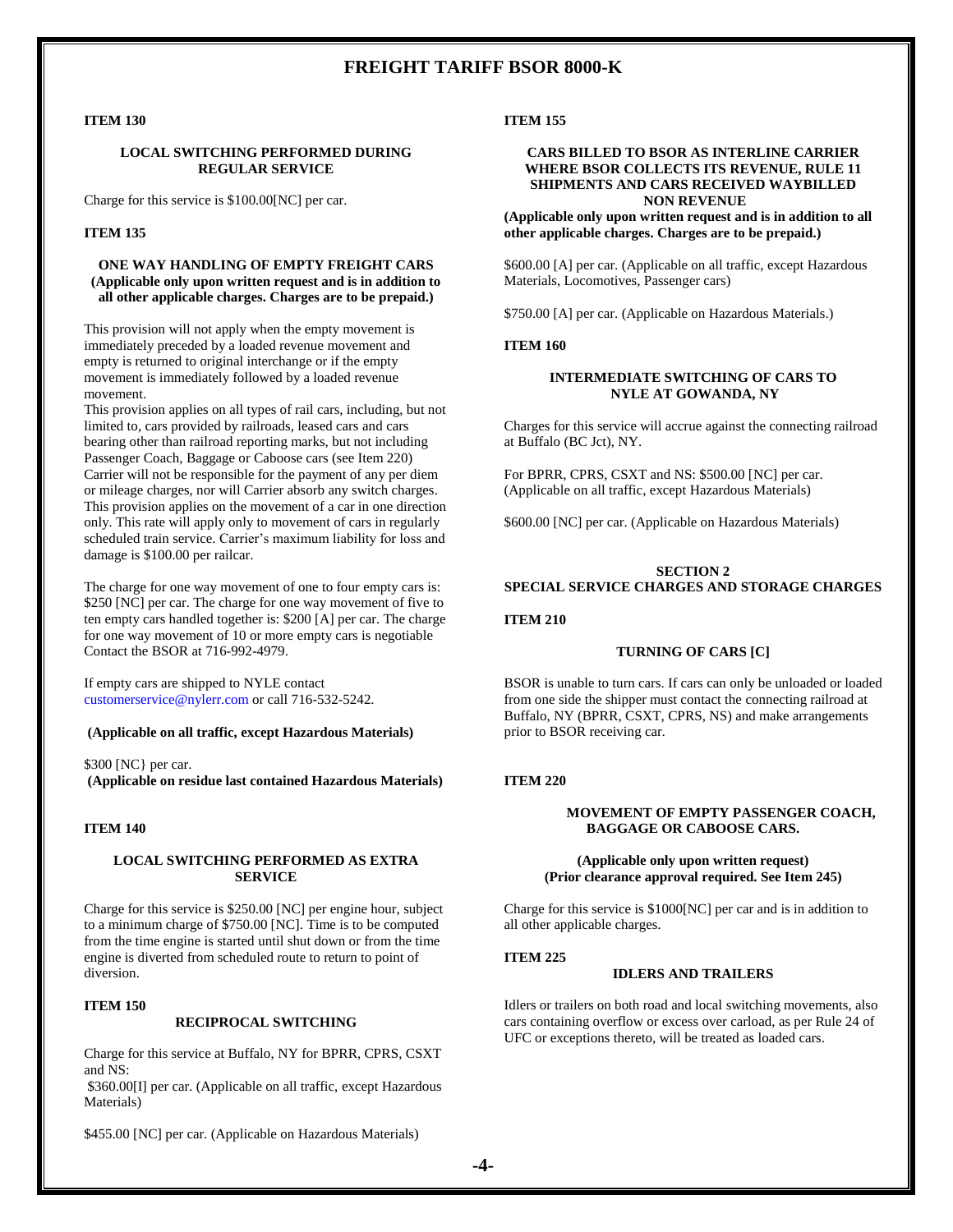#### **ITEM 230**

#### **MOVEMENT OF LOCOMOTIVES (Applicable only upon written request) (Prior clearance approval required. See Item 245)**

Charge for this service is \$2500.00 [NC] per locomotive.

#### **ITEM 240**

#### **MAXIUM GROSS WEIGHT (MGW)**

MGW 286,000 lbs. FROM BSOR Station Buffalo, NY FSAC (10) to BSOR Station Lawtons, NY FSAC (60).

MGW 263,000 lbs. From BSOR Station Lawtons, NY FSAC (60) to BSOR Station, Gowanda FSAC (80).

#### **ITEM 245**

#### **CLEARANCE MOVES**

- A. Any shipment with one or more of the following characteristics may require clearance:
- [1] Width exceeding 10 feet 8 inches
- [2] Height exceeding 15 feet 10 inches (above top of rail)
- [3] Gross Weight exceeding 263,000 lbs. (or any shipment requiring cars with more than 4 axles)
- [4] Overhangs the end(s) of a car or is bolstered on two or more cars

[5] Uses a car with truck centers of less than 28 feet or greater than 66 feet

[6] Locomotives, cranes, work equipment, passenger cars, track inspection cars, or similar types of rolling stock moving on their own wheels

[7] Must move in "special train service" (see ITEM 140 of this tariff) due to its physical characteristics

B. When any of these conditions exist, party must formally request clearance by contacting Buffalo Southern Railroads main office at:

Email buffalosouthern@aol.com Fax: 716-992-9132 Phone: 716-992-4979

C. Party will be provided with and must complete a Request for Clearance form and will be required to pay a processing fee which must be submitted with the form. This fee applies only to requests that are submitted directly to BSOR office.

Charge: Processing of clearance request: \$150 per request form

#### **ITEM 249**

#### **STORAGE: PURPOSE AND GENERAL RULES**

A. Storage is a charge for holding a private, loaded car, containing non-hazardous materials, on a railroad controlled track under special circumstances in lieu of demurrage. Storage charges are significantly lower than demurrage charges in recognition of the fact that an entity other than a railroad has invested in the car, and that users of private cars may agree between and among themselves to use such cars for temporary storage of product.

B. Storage applies ONLY to private cars billed to and to be unloaded by, or loaded by and shipped from customers located on BSOR.

C. All private, cars consigned to BSOR customers will be placed into storage upon arrival at the serving rail yard when not ordered for placement by the customer.

D. In recognition of the fact that cars may be held in storage for an extended period of time, customer agrees to protect, save harmless, defend and indemnify BSOR from and against all claims, costs, expenses and liability for all loss and damage to lading contained in subject car(s) – including damage to the railcar itself – stored on BSOR' tracks, regardless of cause and whether caused by, arising out of or resulting from trespassers, vandals or acts of God. By accepting a car into storage status in lieu of demurrage, customer is agreeing to this provision. If customer does NOT wish to agree to this provision, customer must notify BSOR in writing to request that standard demurrage (Tariff BSOR 1994-series) apply.

#### **ITEM 250**

## **LEGACY STORAGE CHARGES**

#### **(Applicable only on private cars, locomotives, cabooses or any rail equipment currently in storage on the BSOR)**

Charges for storage of cars, locomotives, cabooses or any rail equipment on assigned tracks of the Buffalo Southern Railroad Inc. shall be 70 cents [NC] per foot of track length occupied for each calendar month or fraction thereof.

Storage charges to be computed from time car, locomotive, caboose or rail equipment is placed on storage track to the time car, locomotive, caboose or rail equipment is removed from storage track. Carrier's maximum liability for loss and damage is \$1.00 per car, locomotive, caboose or any rail equipment.

#### **ITEM 255**

#### **CHARGE FOR CONSTRUCTIVELY PLACED PRIVATE CARS**

If consignee's private facility track is full or out of service then any car unable to be actually placed will be constructively placed on a Railroad siding. All private cars constructively placed will be charged \$8.00 per car per day until the car is actually placed at customer.

Cars that the BSOR pays a time charge on when constructively placed will be charged standard demurrage and are subject to demurrage rules and charges published in Tariff BSOR 1994-series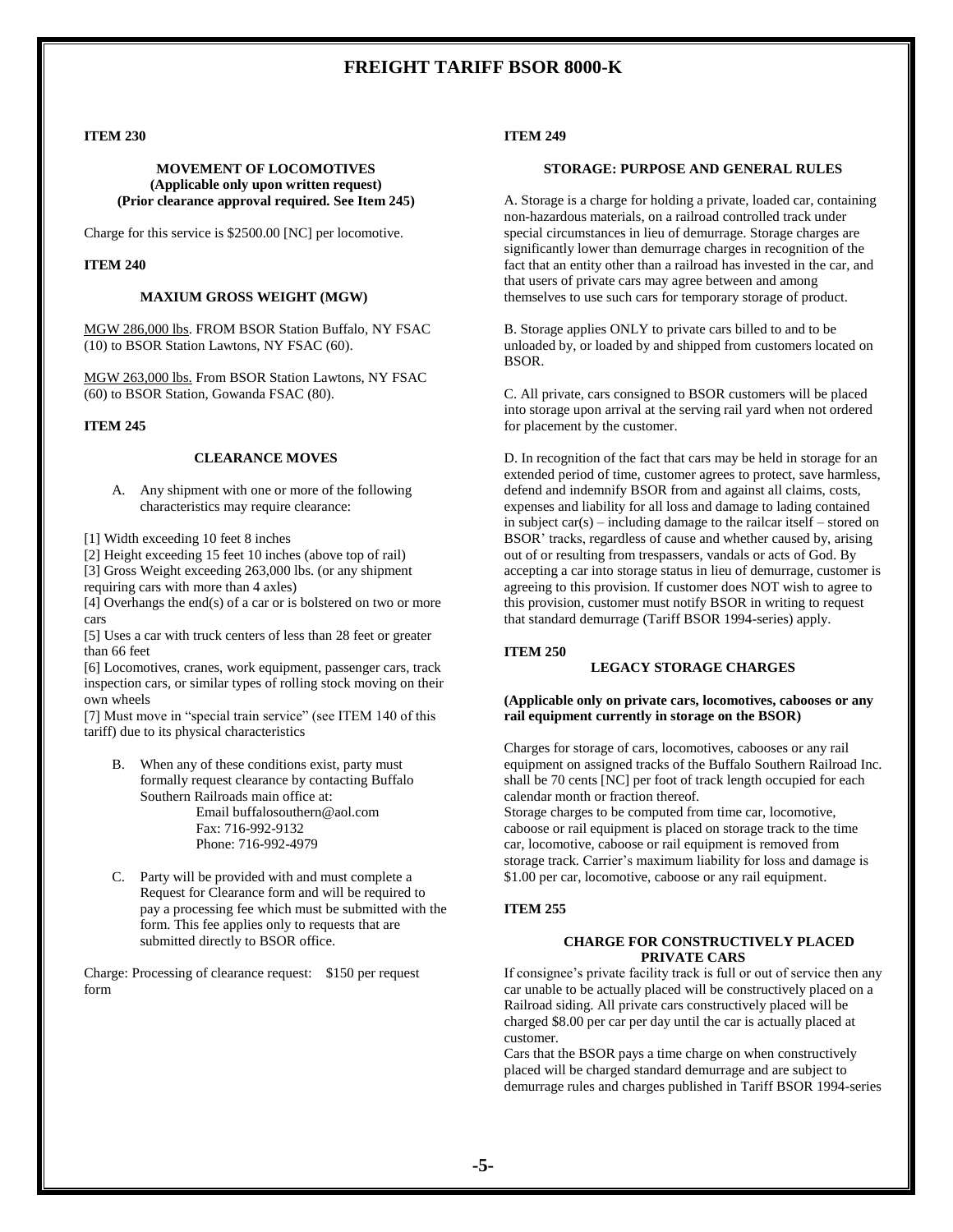#### **ITEM 260**

## **WORK TRAIN**

#### **(Applicable only upon written request and is in addition to all other applicable charges)**

Charge for this service is \$250.00 [NC] per engine hour, subject to a minimum charge of \$750.00 [NC]. Time is to be computed from the time engine is started until shut down or from the time engine is diverted from scheduled route to return to point of diversion.

## **ITEM 270**

#### **TRAIN DELAY**

Charge for this service is \$250.00 per engine hour. Time is to be computed from the time engine is stopped until the engine resumes movement.

#### **ITEM 285**

#### **DIVERSION AND RECONSIGNMENT**

A. The terms "diversion" and "reconsignment" refer to any instructions given by consignor, consignee or owner necessary to affect the delivery of a loaded or empty car, and requiring an addition to, or change in, the billing, or requiring an additional movement of the car, or both. The concept applies only to a car which has left the origin point, but has not yet been actually or constructively placed at destination. Such a car, when diverted or reconsigned, is subject to charges as described below. After a car is unloaded by a customer, the empty car is customarily returned to its previous point of origin via the reverse of the route over which the loaded shipment moved. Customer may choose to move such empty cars via any route or junction without incurring diversion or reconsignment charges as long as customer provides complete and accurate billing instructions to the BSOR indicating the desired route prior to the release of the empty car. If instructions are received by BSOR after the release of the empty car then charge [2] in this item will be incurred.

B. When a diversion or reconsignment order is received after the car has been delivered to a connecting railroad, or paperwork has already been issued to the train crew, BSOR will direct the requesting party to contact the connecting railroad to which the car was delivered, at which time the responsibility of the BSOR will end. The car will then be subject to the rules of the railroad on whose rails the order is accomplished.

Note: If shipment to be diverted or reconsigned is not located on BSOR at the time of the request, it is in the best interests of Consignor, Consignee, or Owner to contact directly the railroad currently in possession of the car.

C. A diversion or reconsignment order must be made in writing naming the party responsible for charges, and proof of ownership must be established prior to execution of the diversion or reconsignment.

#### Charges:

[1] Diversion or Reconsignment Order:...................\$350 per car [2] Reverse-route Empty Changed: ...........................\$ 50 per car

#### **ITEM 290**

#### **CHARGES FOR CHANGES OR CORRECTIONS TO BILLING: CUSTOMER MISROUTES**

A. If after billing has been submitted, a customer notifies the BSOR Office of a required change or correction to the billing, then a charge will apply.

B. If billing for a shipment of hazardous materials is found to have violated Department of Transportation (DOT) rules and regulations as a result of an omission or error, then charge (2) of this item will be assessed against the entity responsible for the creation of the bill-of-lading. If the Federal Railroad Administration (FRA) subsequently assesses a fine against BSOR and the actual amount of that fine exceeds \$75, BSOR will invoice the entity that created the bill-of lading for the entire amount of the fine.

C. If a customer's billing or forwarding instructions are the cause of BSOR incurring misroute charges (also known as "interchange error" or "setback" charges) or other charges from the connecting railroad, then such charges will be passed through to the customer causing the misroute or other charge.

Charges:

[1] Changed or Corrected Billing…............. \$50 per car

[2] Changed or Corrected Billing for Hazardous \$75 per car

#### **ITEM 295**

#### **OVERLOAD AND IMPROPERLY LOADED CARS**

A. Overloaded and improperly loaded cars are extremely dangerous to railroad operations. When a car is found to be overloaded by more than one percent (1%) above the load limit stenciled on the side of the car, or above the gross rail load rating of any segment of track in the route regardless of the car's load limit; or is found to be improperly loaded according to loading rules established by the AAR, the shipper will be required to take corrective action at its own expense.

B. An overloaded or improperly loaded car held or moved for corrective action is subject to demurrage charges as described in Tariff BSOR 1994-series.

C. The shipper will be responsible for any and all derailment, track damage and car damage costs that are attributable to the car being overloaded or improperly loaded, including but not limited to, rerailing costs, car repairs, expenses related to traffic delays, environmental cleanup of any spilled commodities (hazardous and non-hazardous) and BSOR management time related to such an event.

#### Charges:

[1] When the car is returned to the original point of loading or otherwise moved to another station to correct the load

……………………………………………………..\$500 per car (Also applies to moving a car that the excess lading was transferred into)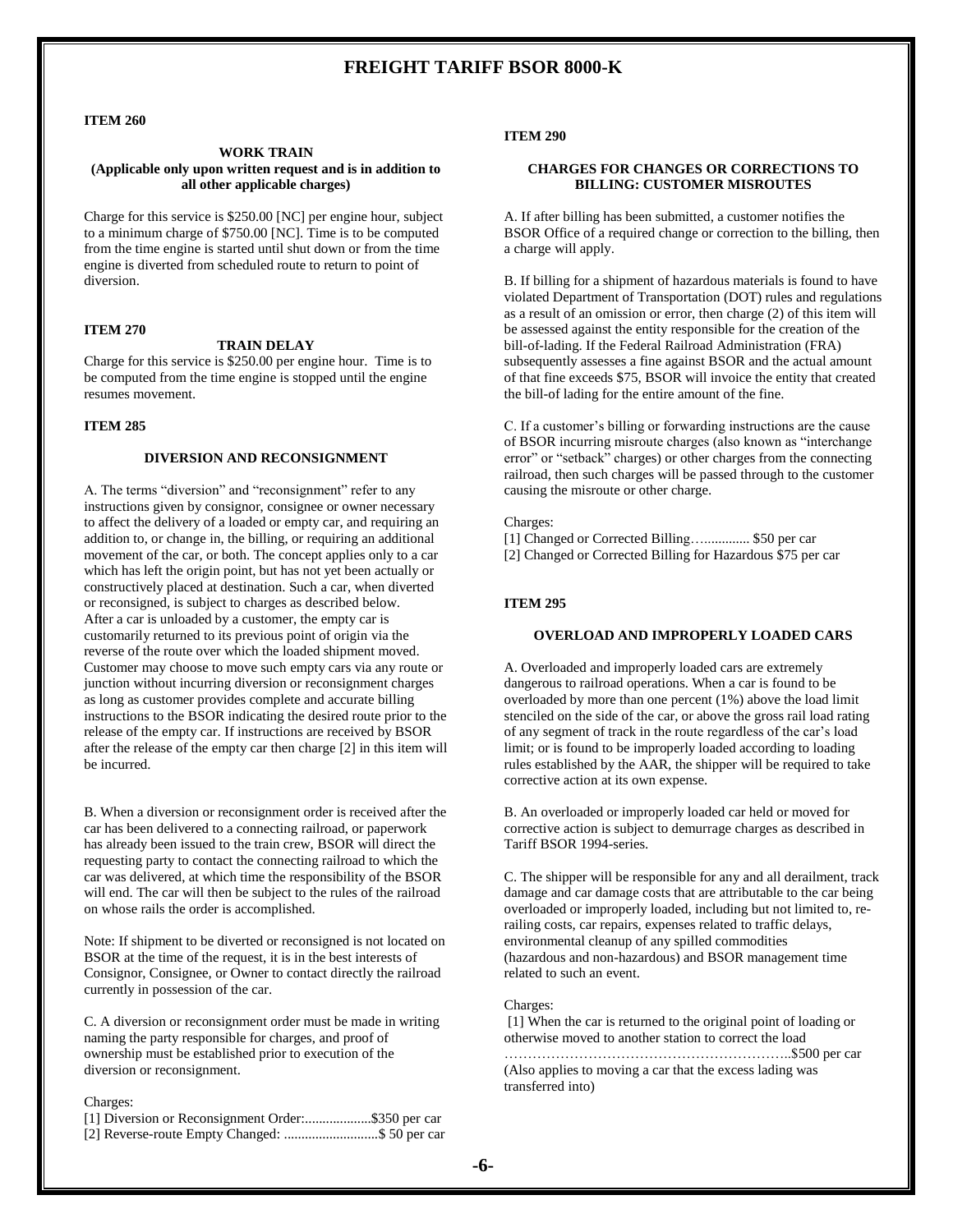#### **ITEM 300**

Restrictions and Limitations:

- The Buffalo Southern Railroad, Inc. will not be liable for any damage claims under AAR Rule-95-B when railway freight or railway passenger cars subject to this tariff are received in interchange without defect cards attached.
- No mileage allowance will be paid on privately owned or leased equipment moving under prices herein,
- For revenue shipments moving in regularly scheduled trains. Any special train or special handling charges shall be in addition to rates published herein.
- Shipper shall be responsible for all costs associated with inspection and/or repairs necessary to ensure safe condition for movement without special handling.
- All rates are predicated upon a limit of liability for damage not to exceed 50% of the applicable freight rate. Full claim liability is available for an additional charge. Request for full liability must be made prior to shipment.
- Origin, intermediate and destination switching charges are not absorbed in rates contained herein.
- Equipment moving under this tariff will not exceed established weight and plate clearance limits.
- Riders are not permitted in passenger/coach or baggage cars without written authorization by Buffalo Southern Railroad, Inc. prior to move. Authorization for riders is solely at discretion of Buffalo Southern Railroad, Inc.